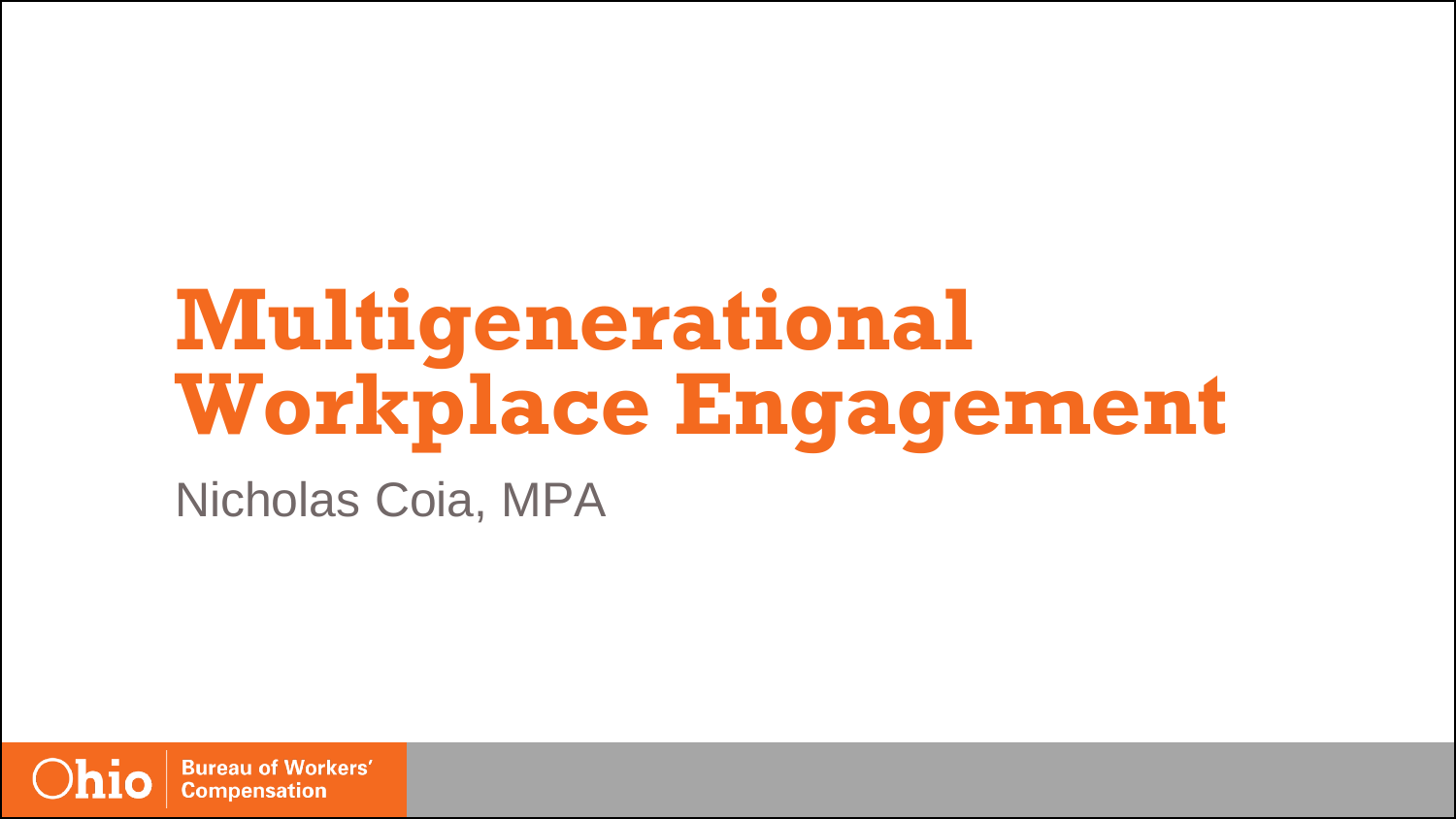## **Workforce Generations**



# **Generation X**

 $(1965 - 1980)$ 

### **Millennials**  $(1980 - 2000)$

Linksters  $(2000 - ? ?)$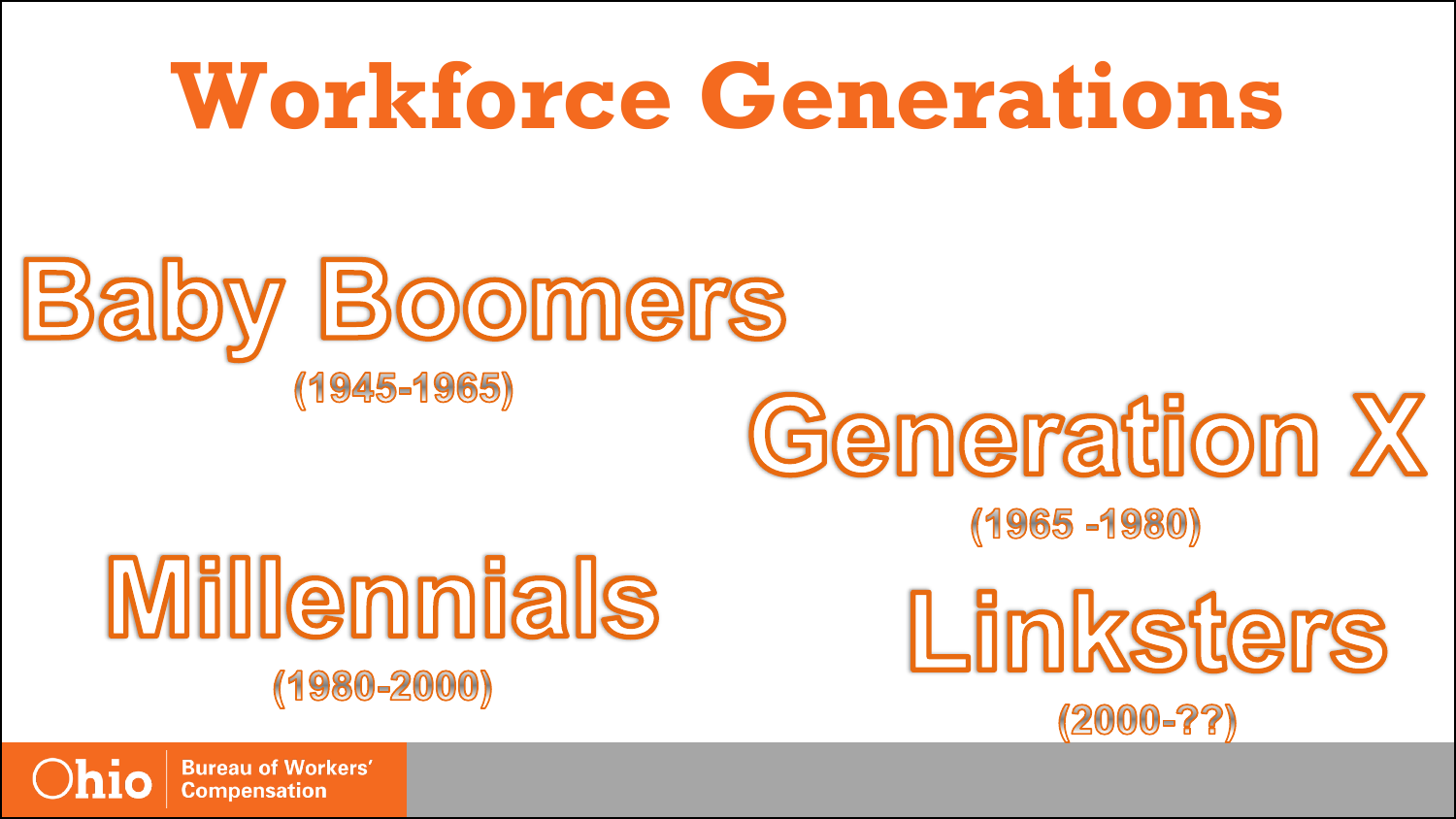### **Generational Similarities**

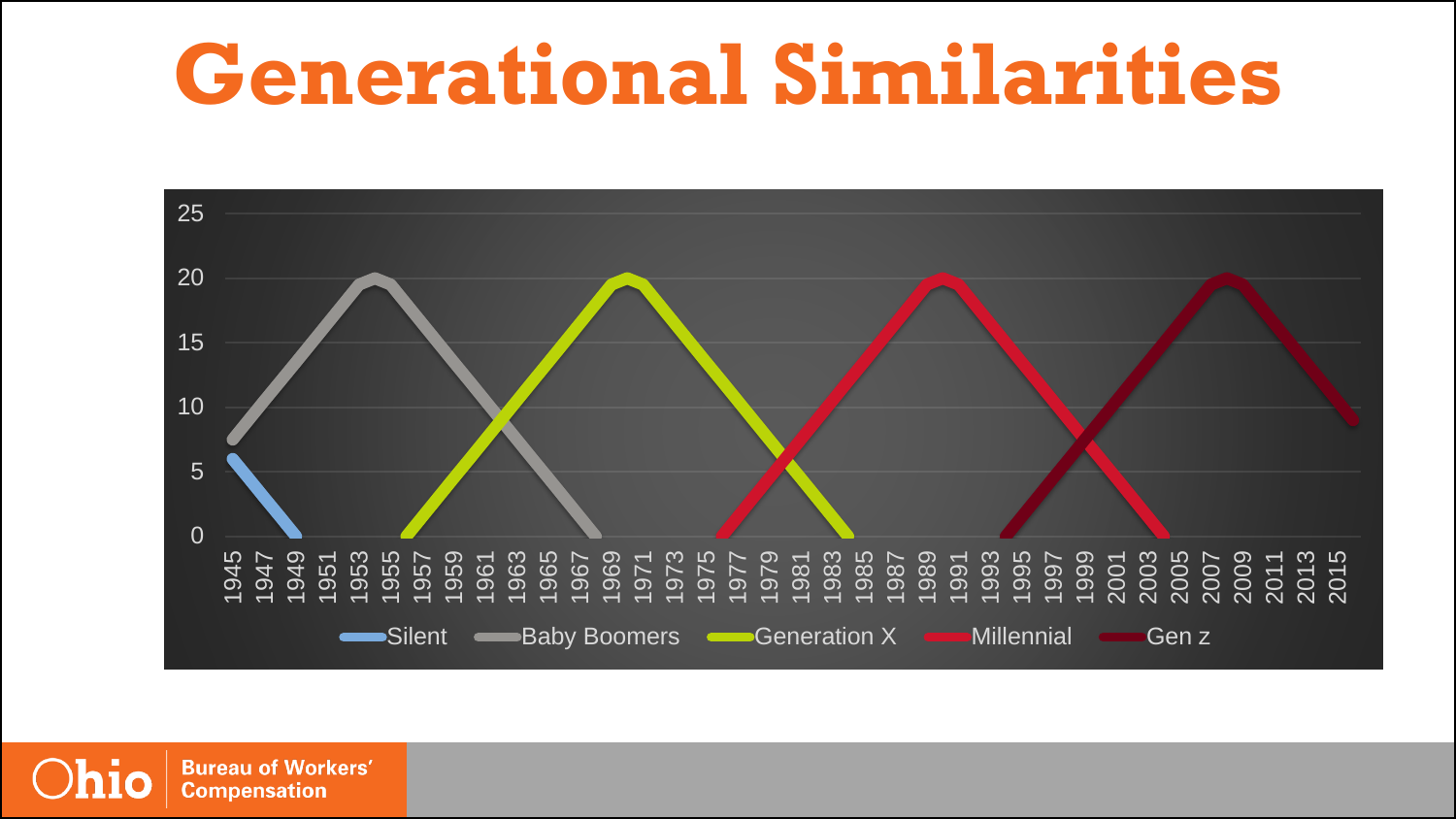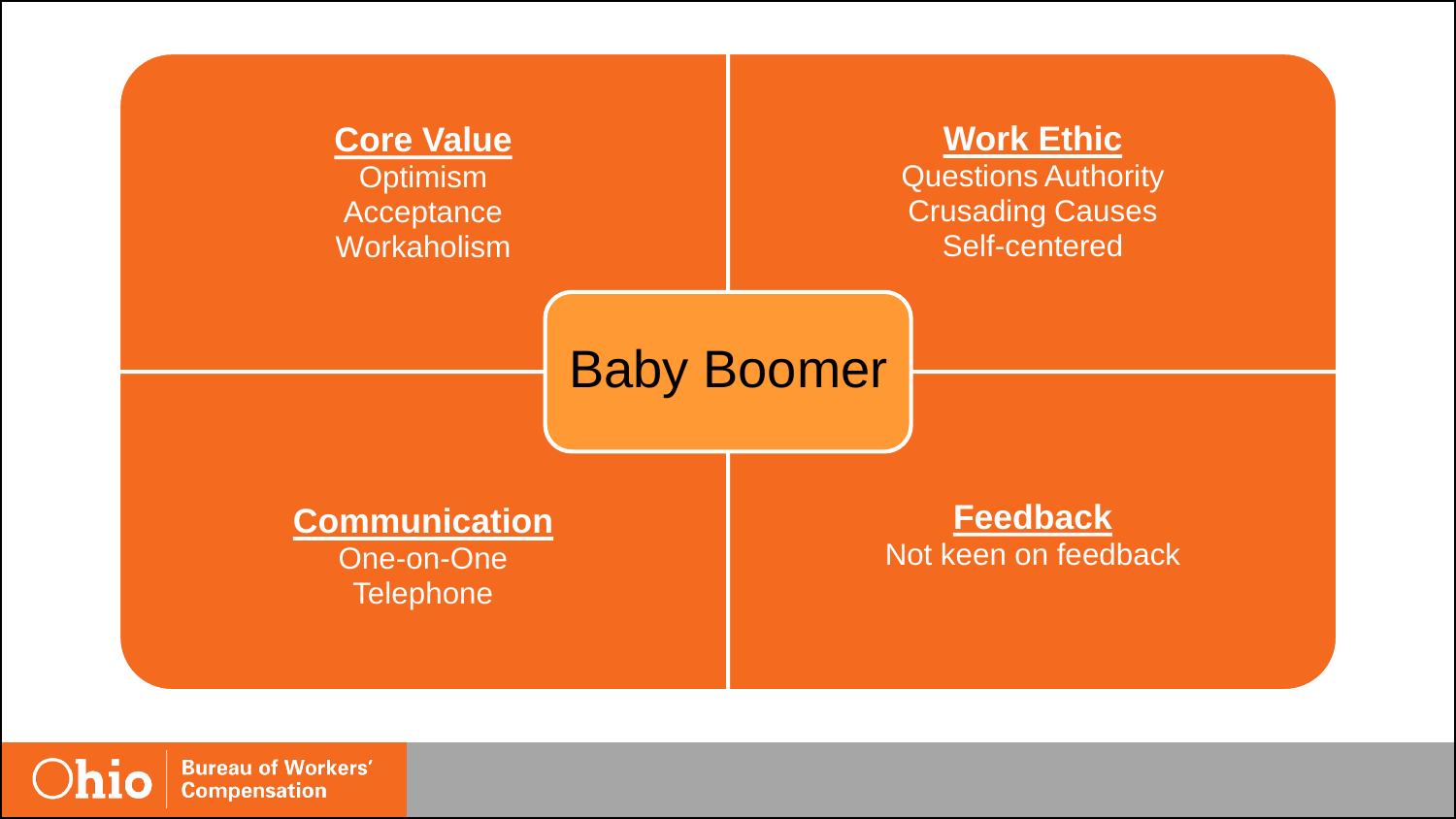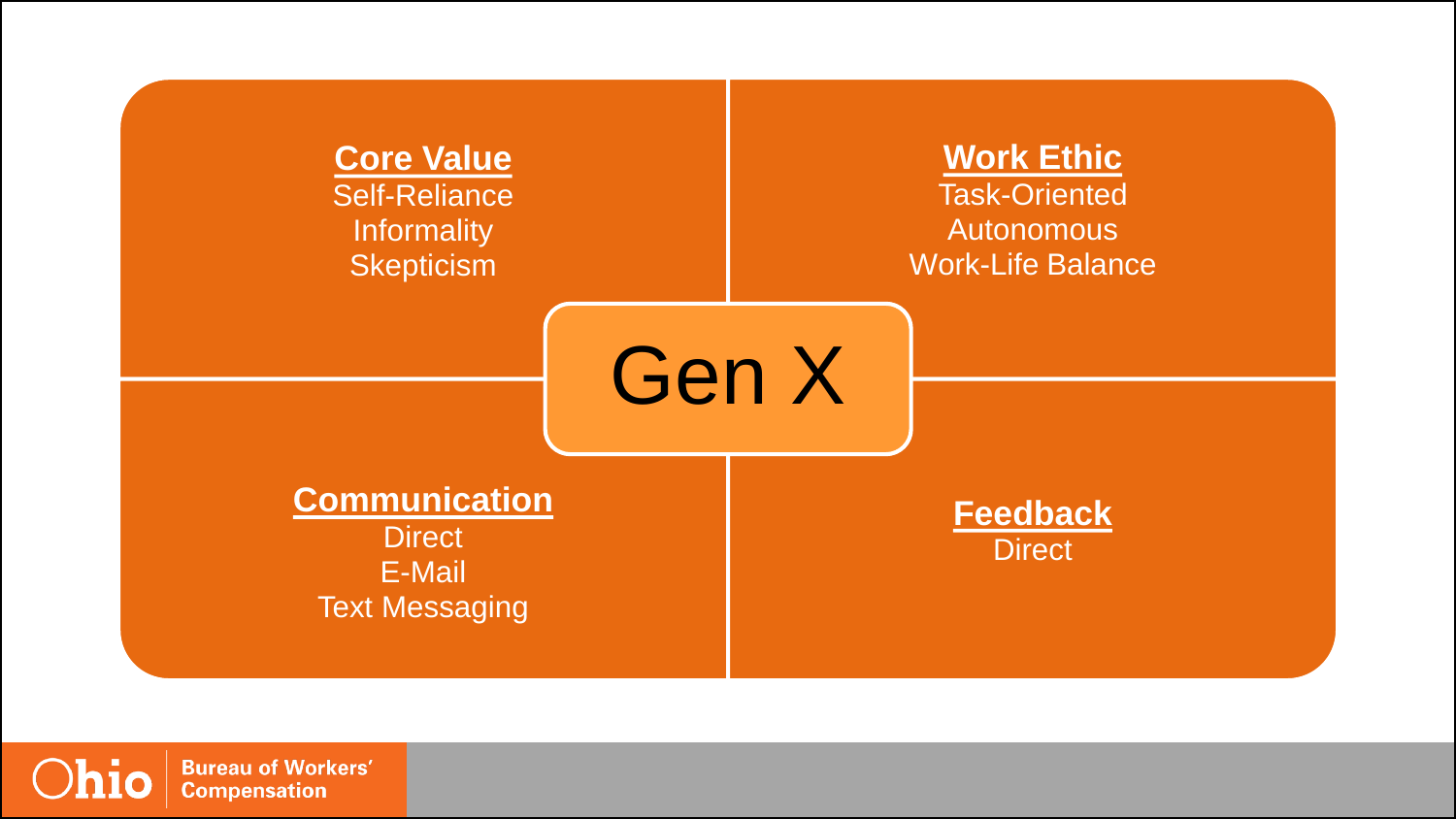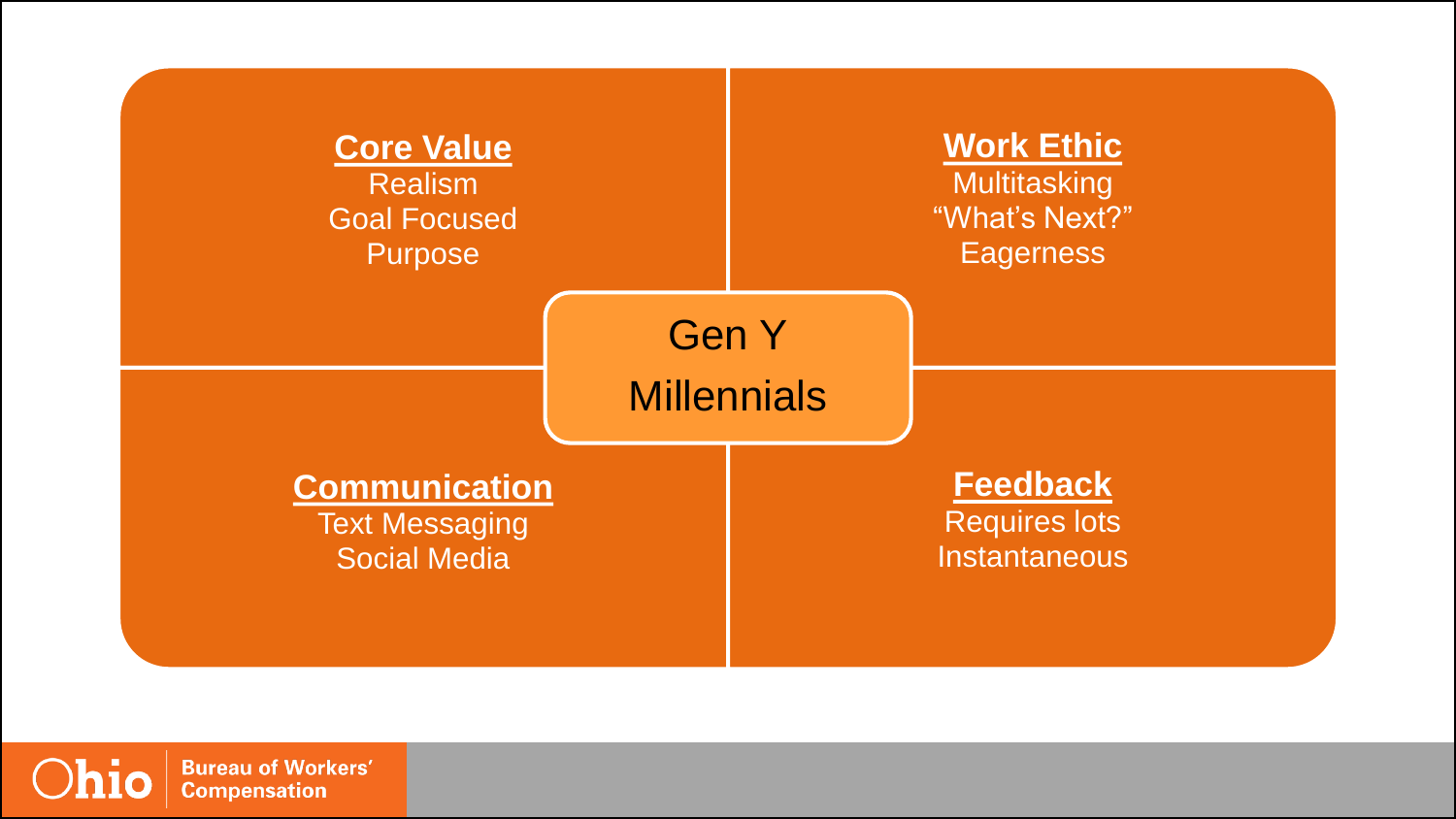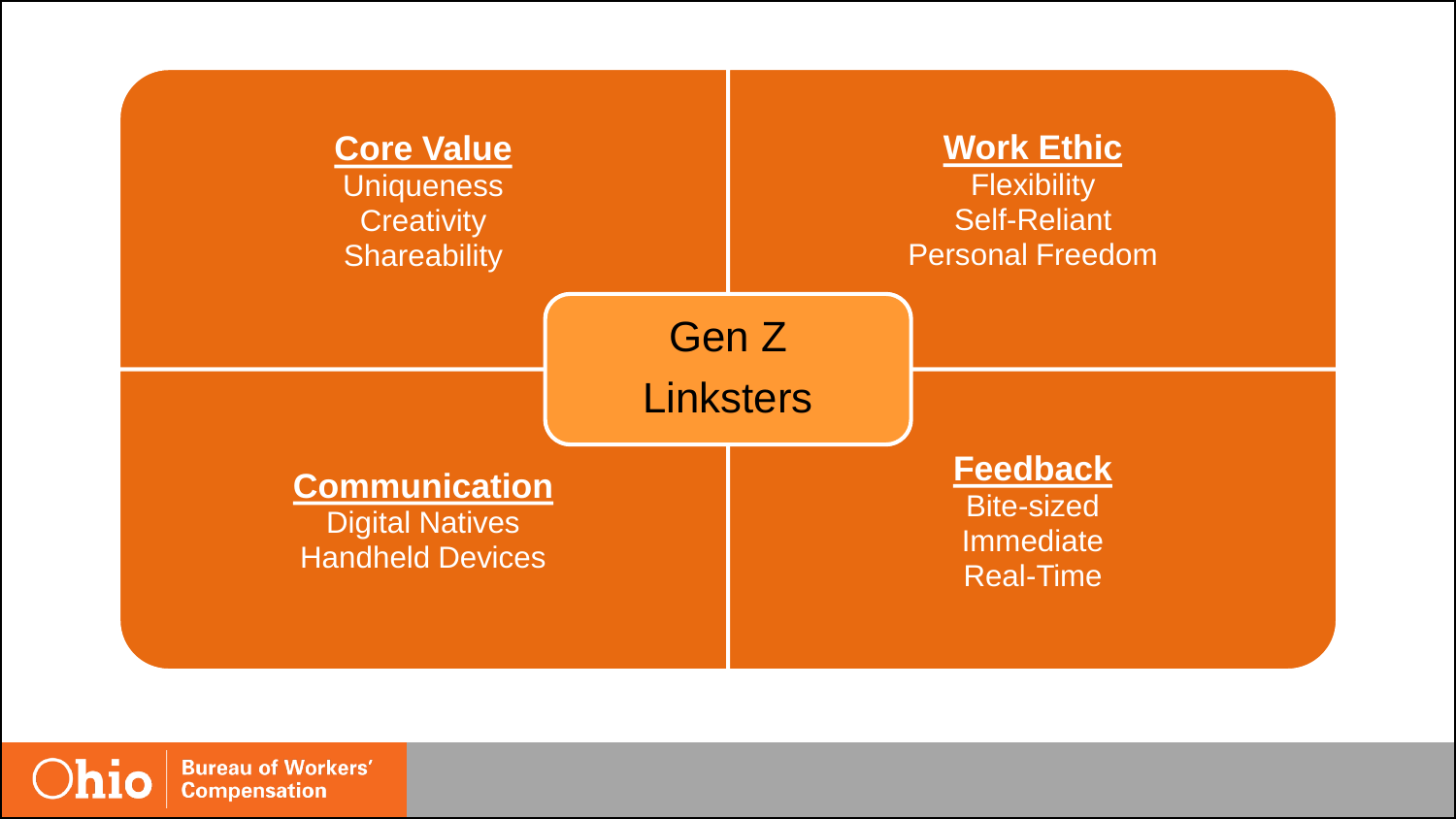

Image from Istockphoto.com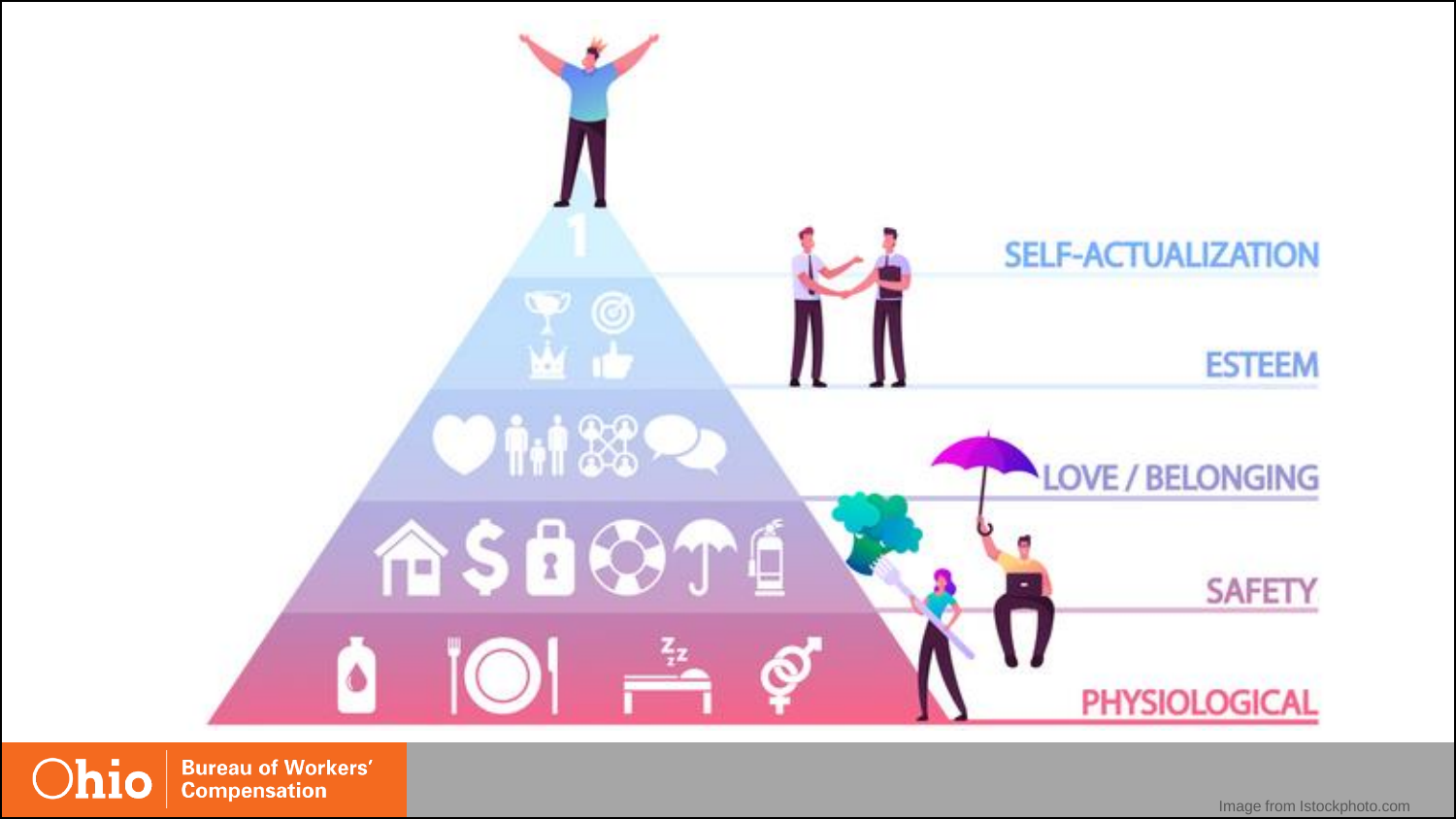## **Generational Gap**

"The chasm that separates the thoughts expressed by members of two different generations" -Will Kenton

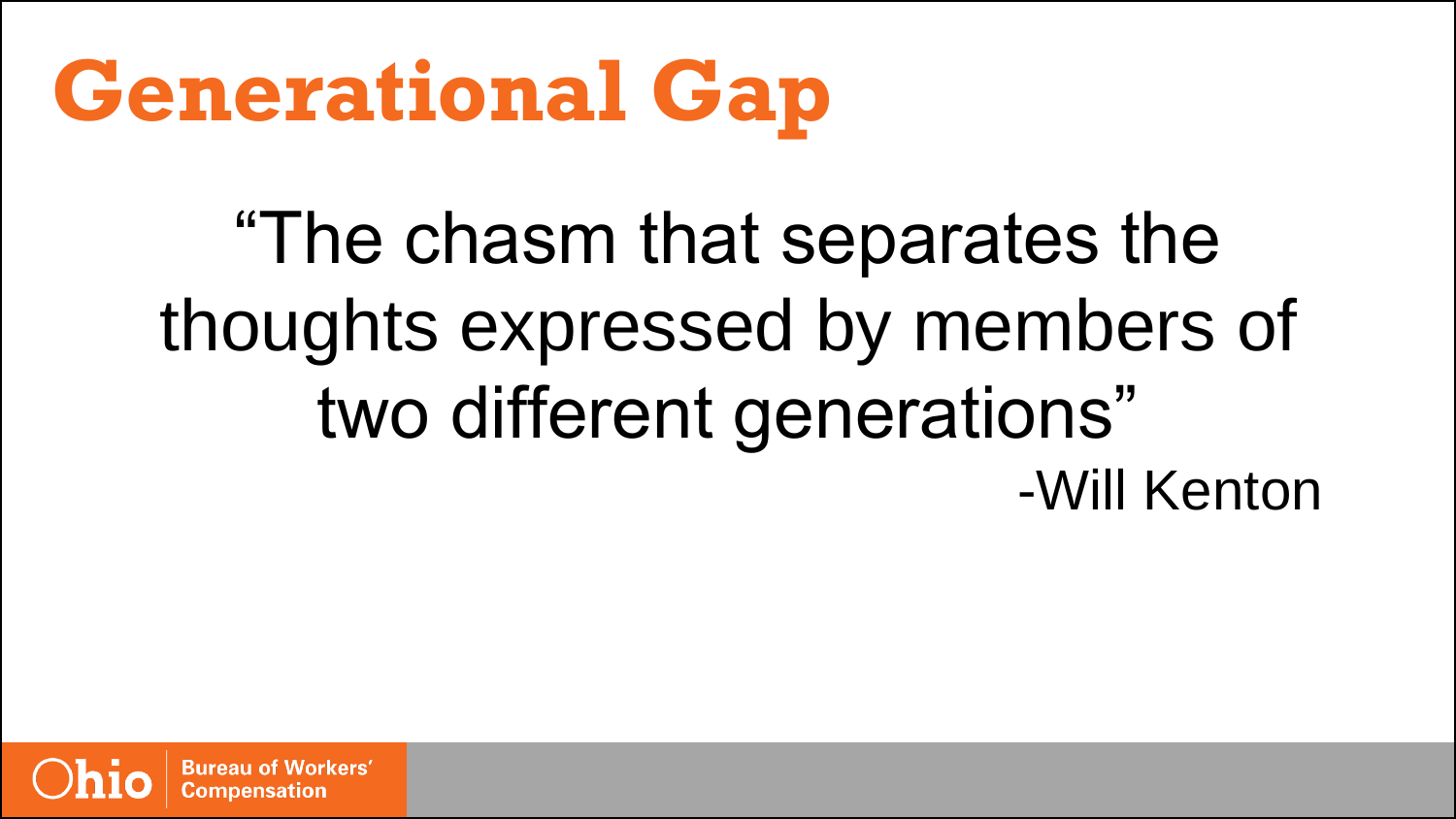### **Potential & Pitfalls**

+ People from differing generations can grow and learn from one another

- Intergenerational Cohesion is one of the top 3 workplace risks

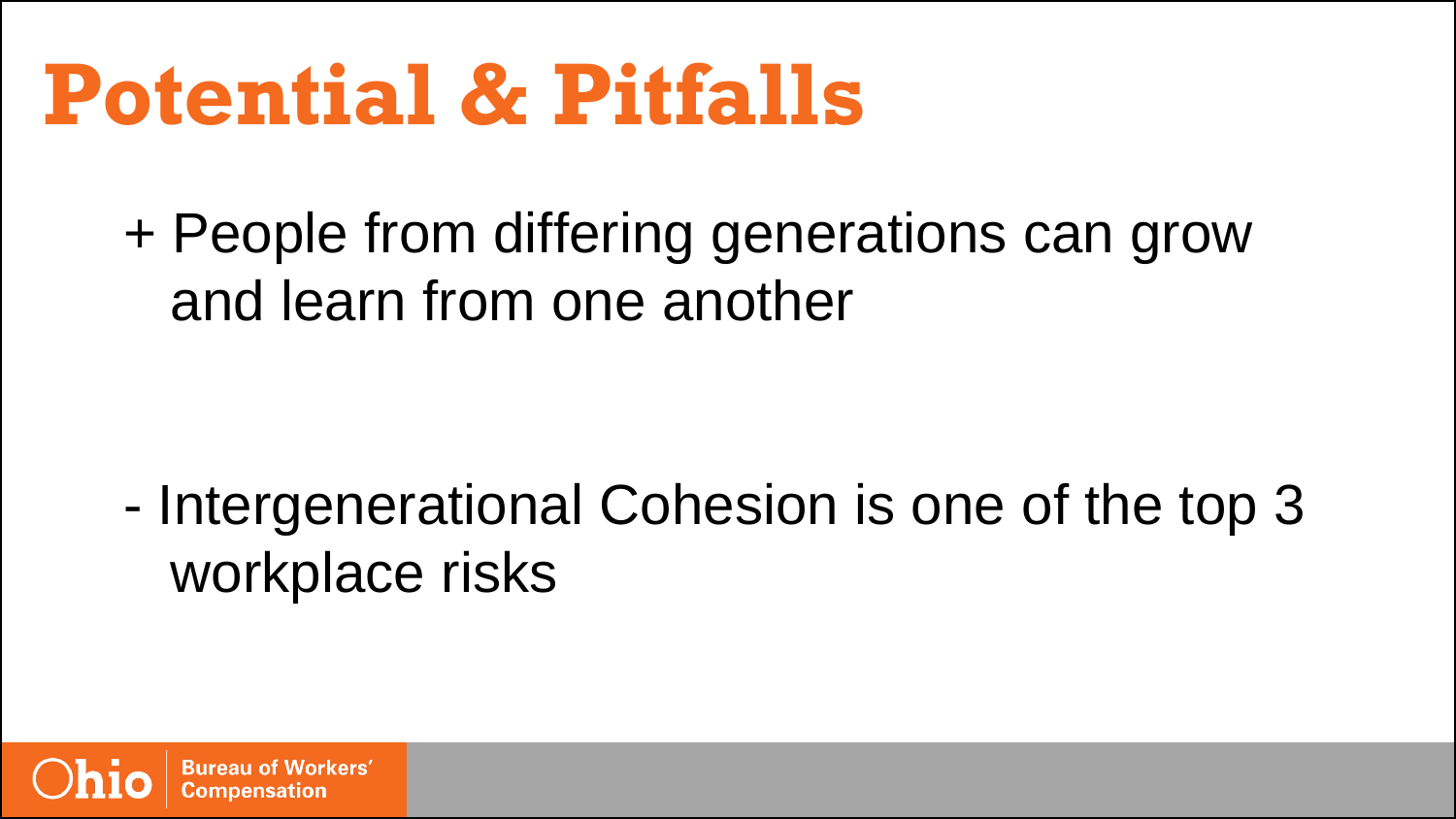## **Multi-Generational Success**

o Establish Respect

#### o Be Flexible & Accommodating

#### o Avoid Stereotyping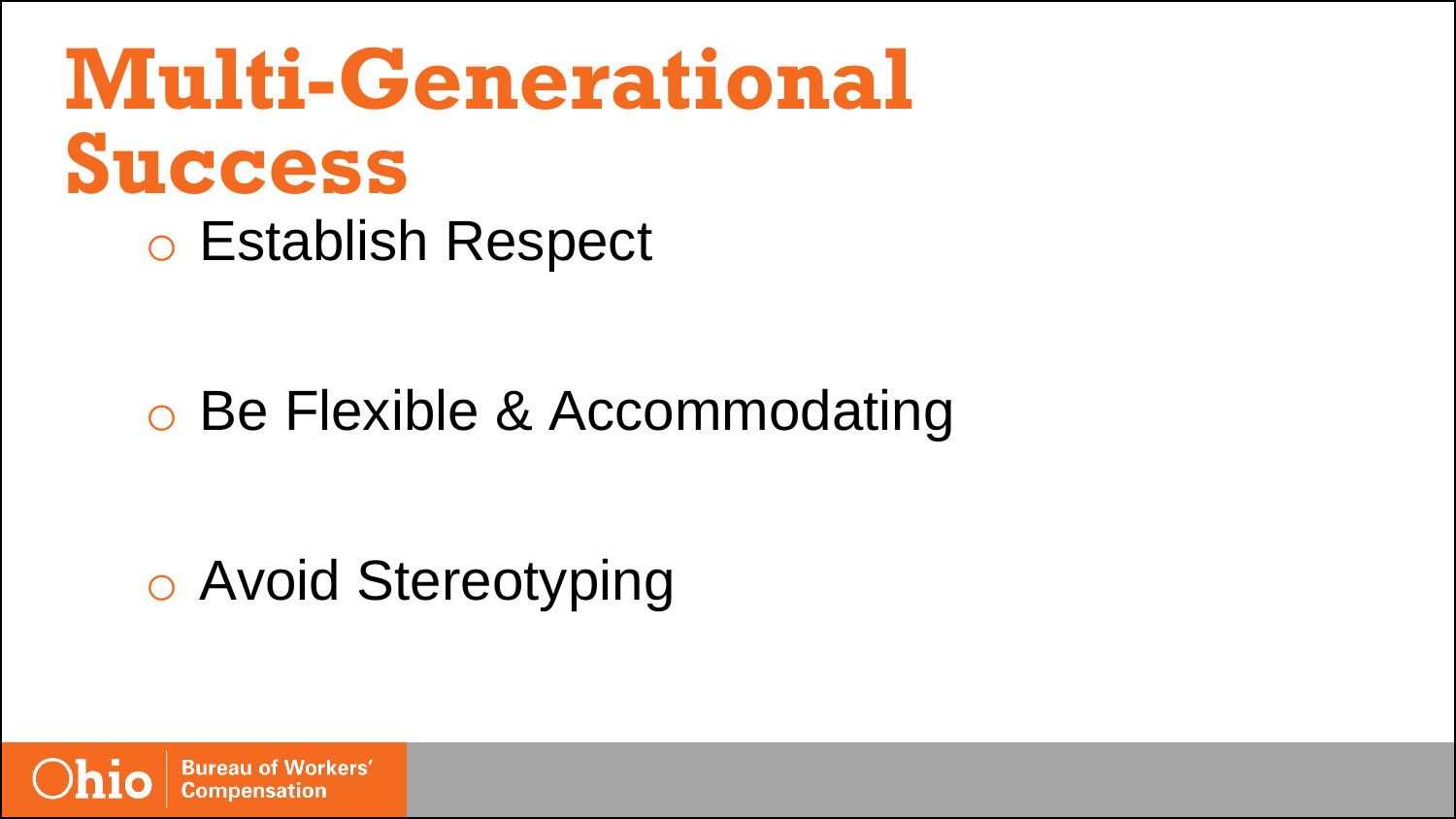### **Multi-Generational Success Cont'd** o Learn From One Another

#### o Tailor your Communication

#### o Don't Overlook Similarities

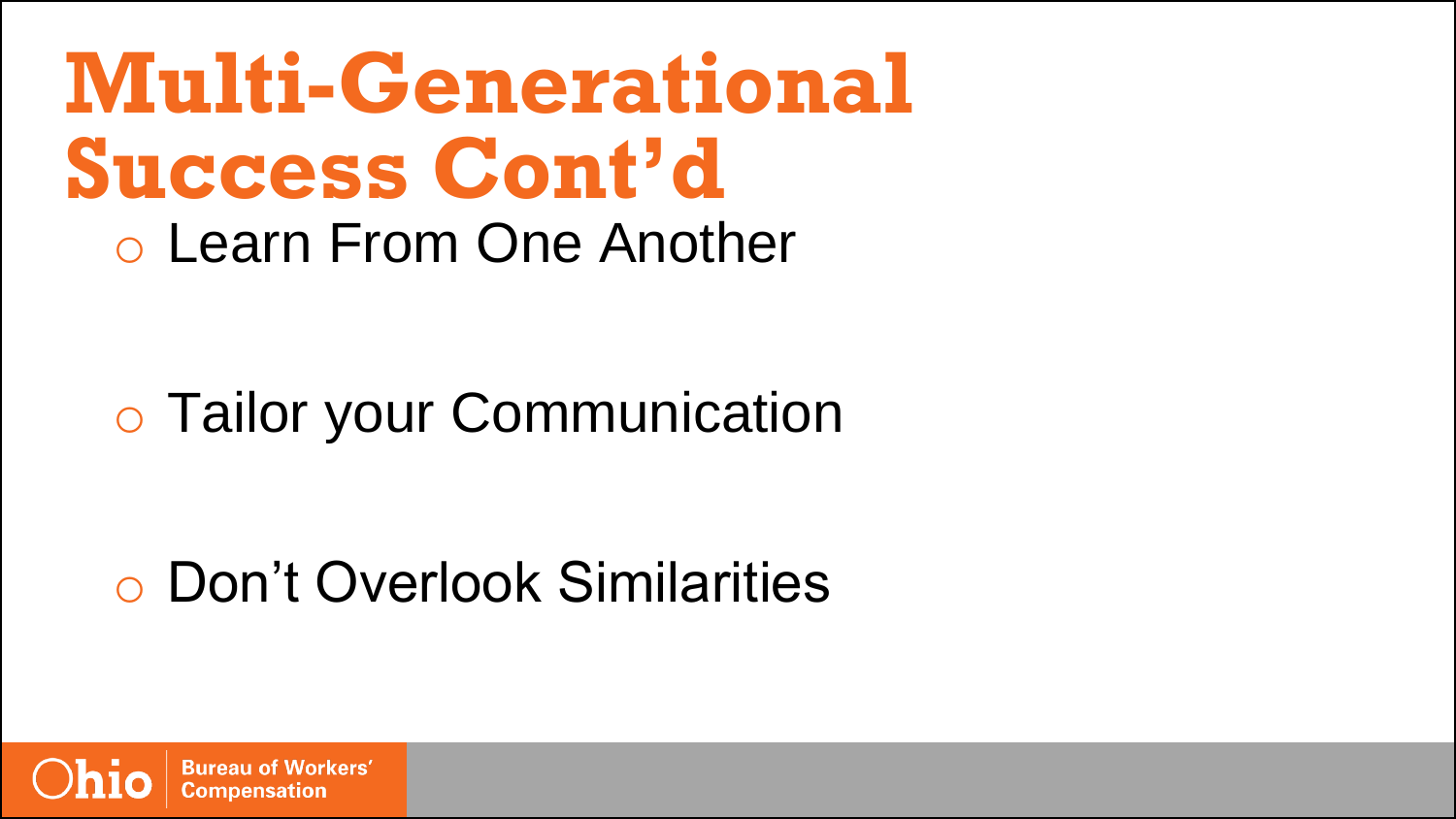### **Training Multi-Generational Workplaces**



 $\boldsymbol{\varphi}$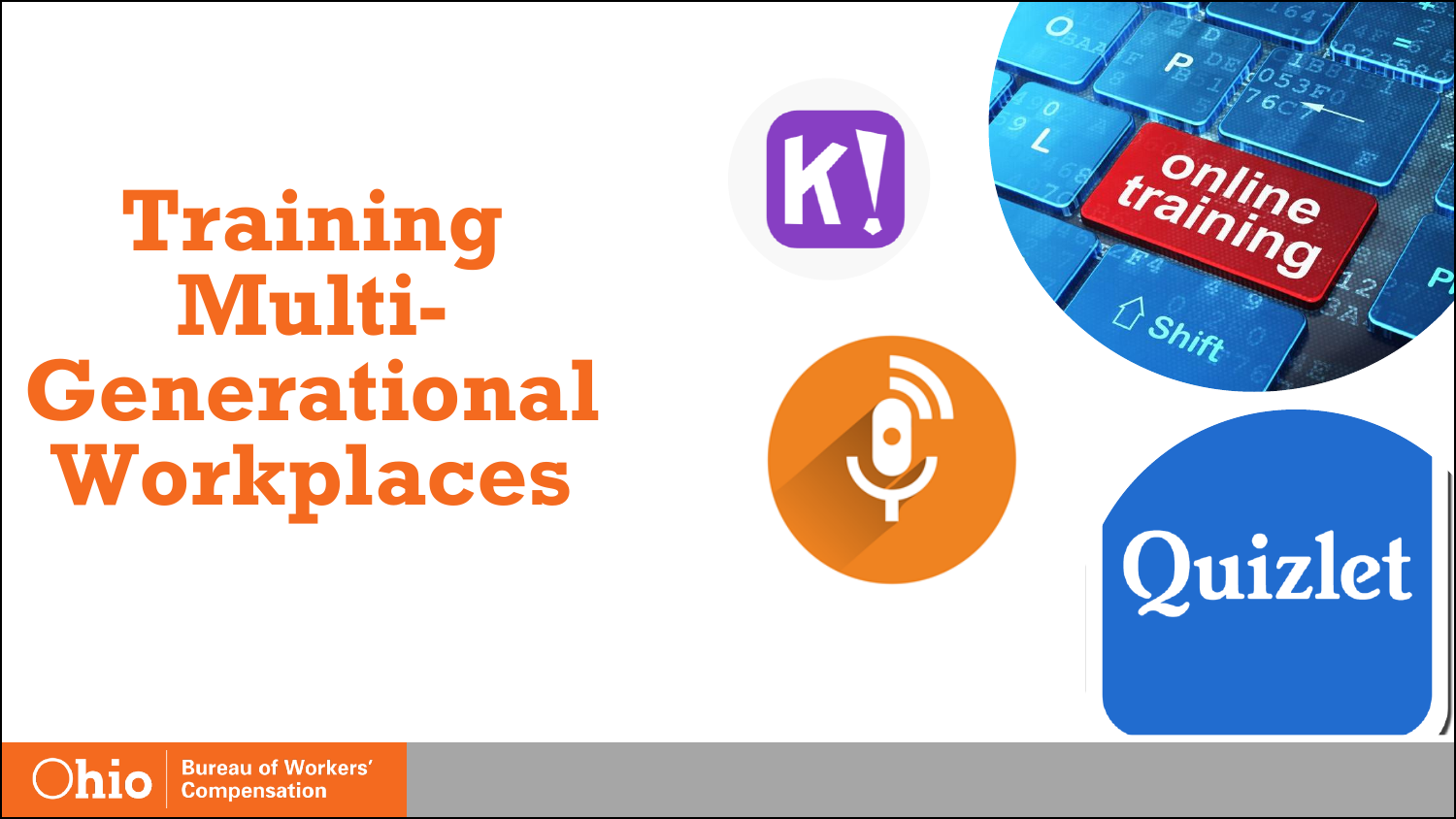



"Training multigenerational workforces is an art in itself. Young workers want to make a quick impact, the middle generation needs to believe in the mission, and older employees don't like ambivalence. Your move."

• Harvard Business School "Working Knowledge" Newsletter -April 17, 2006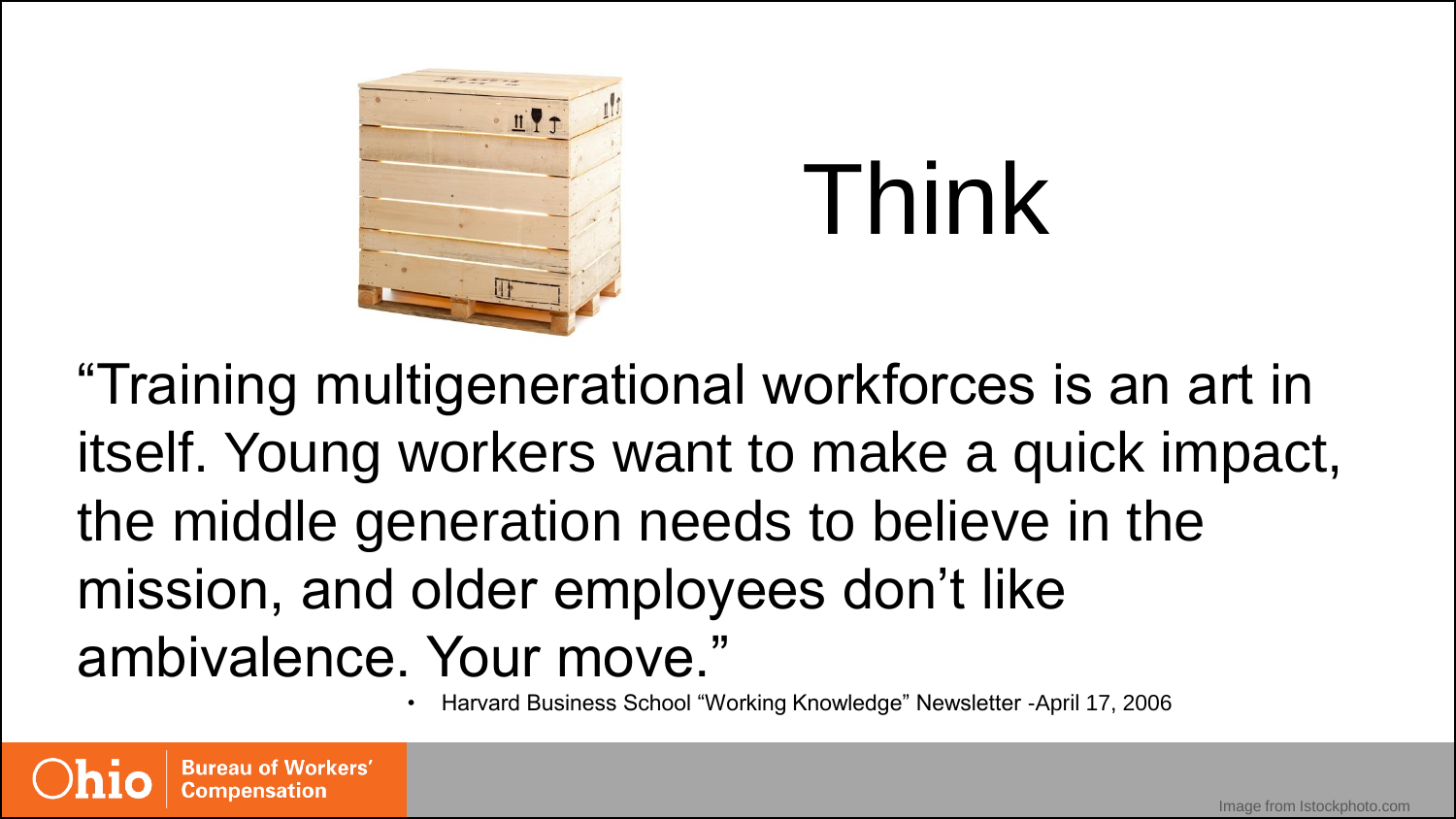### **Engagement: On- Boarding** Which do you do?





Ohio **Bureau of Workers' Compensation** 

Images from Istockphoto.com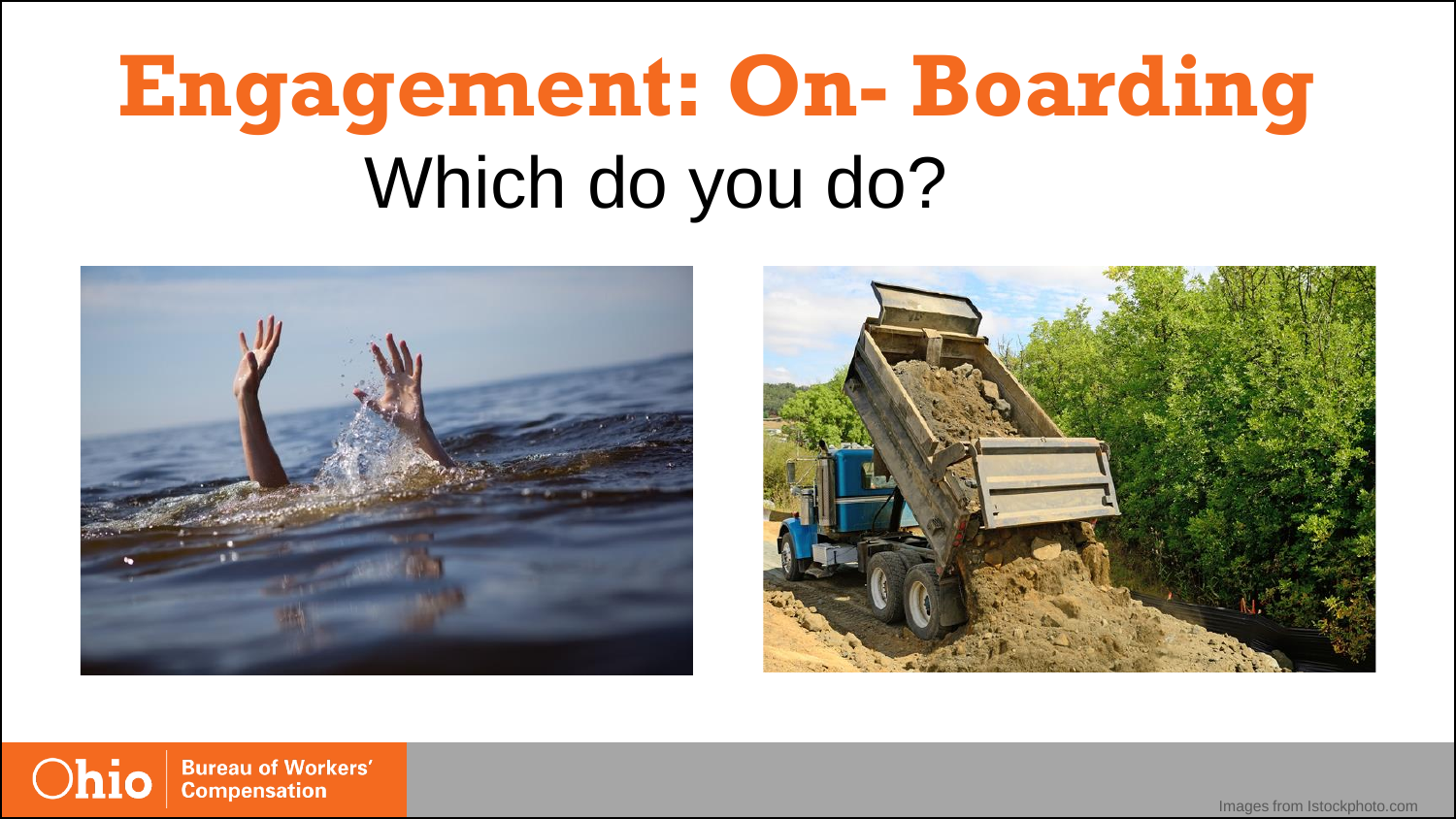## **On Demand Training**

o Core Safety vs Operational Safety

o There's a wide spectrum of knowledge and familiarity with the latest technology

o Seek learning tools that bridge the generations

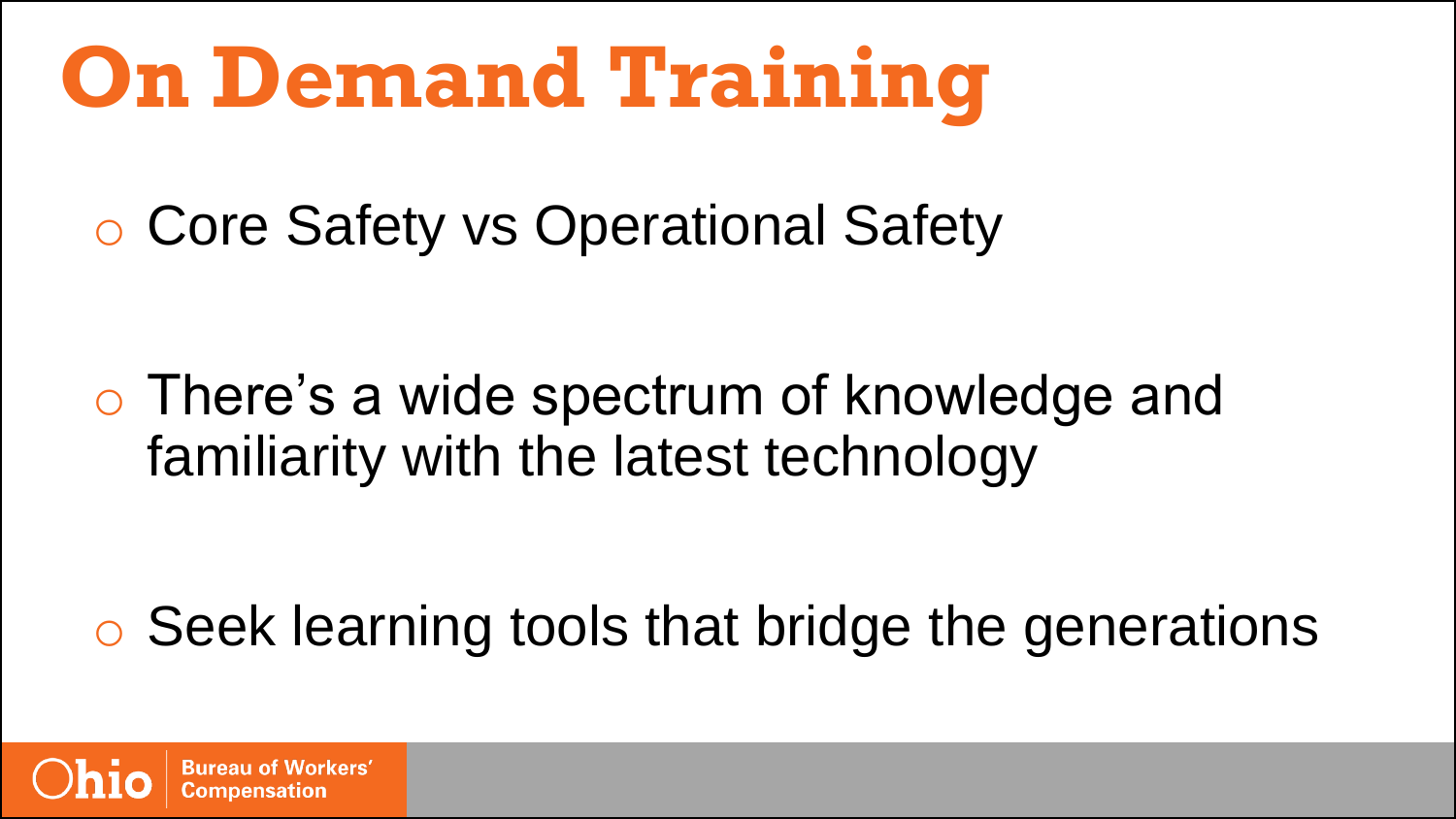## **Focus of Training**

o 100% of each participants needs will not be met

#### o Analyze your workforce to find the largest segments to focus on

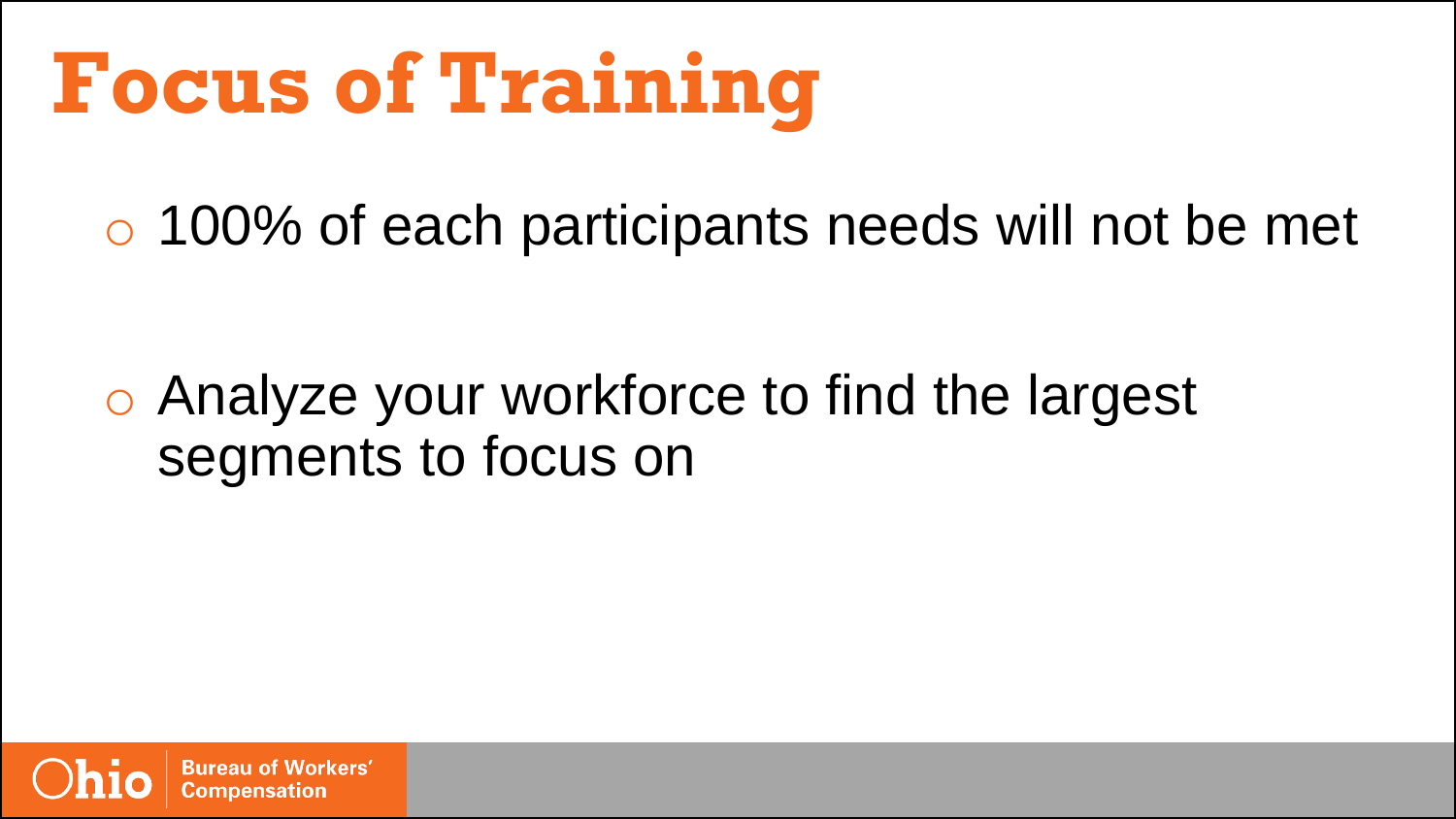### **Questions & "WHY"?**

o How do you view questioning?

o Simon Sinek "Why are some people and organizations more innovative, more influential, and more profitable than others?"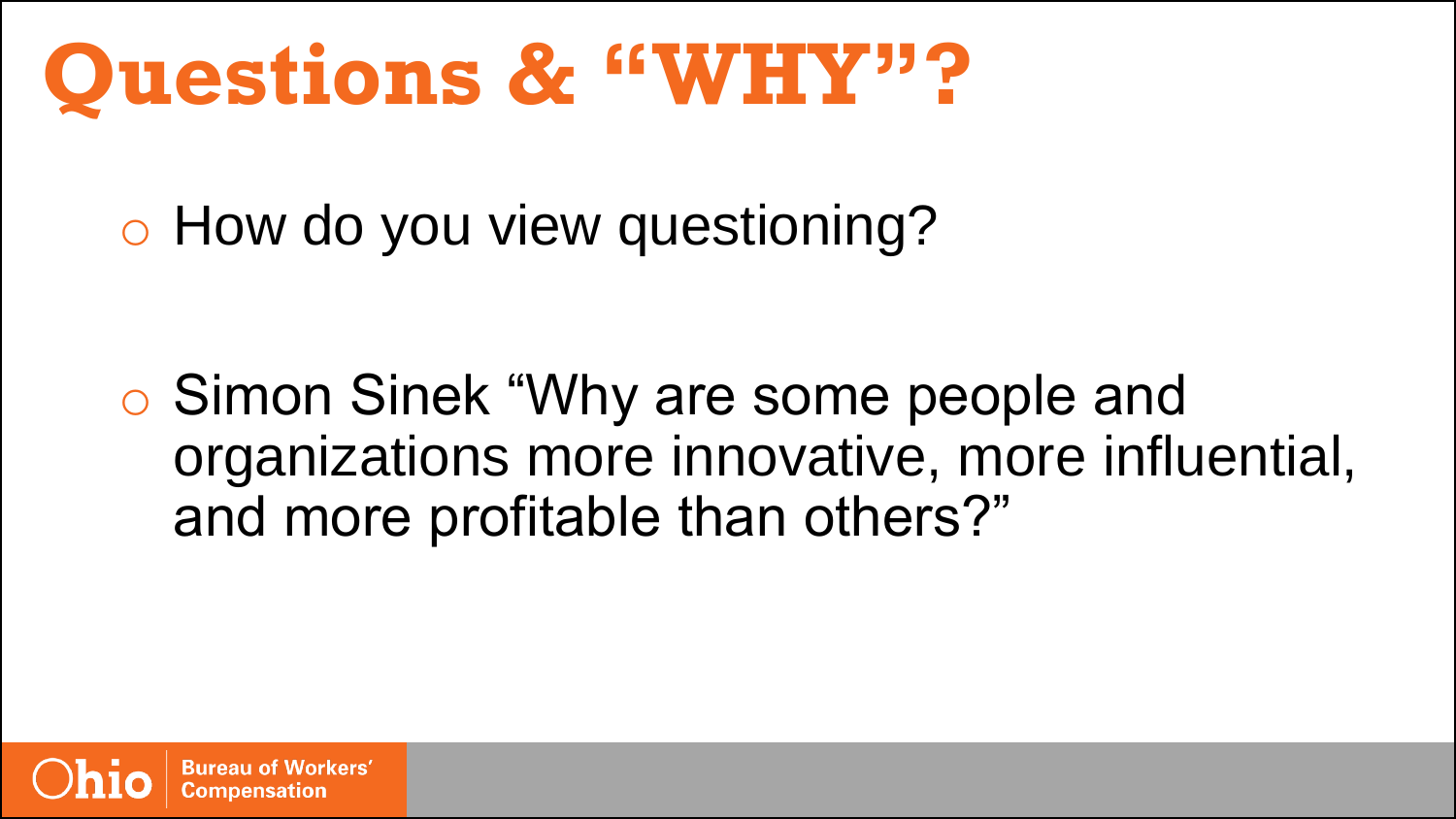## **Five Must Haves for Success**

- o Personalize to Your Audience
- o Engage your Participants
- o Incorporate Chunking Techniques
- o Leverage Active Recall
- o Continual Reinforce Knowledge

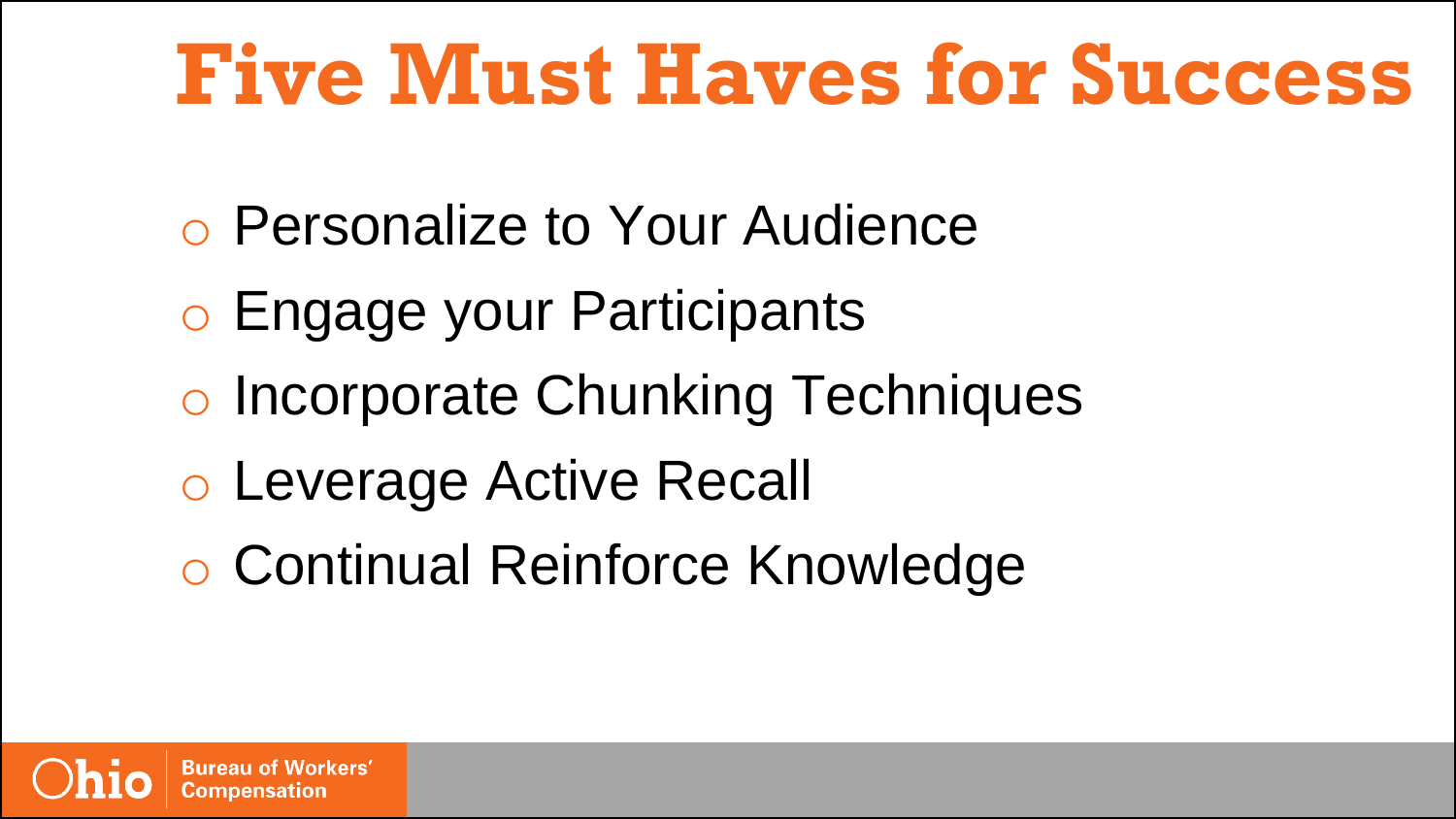### **Reinforcement**

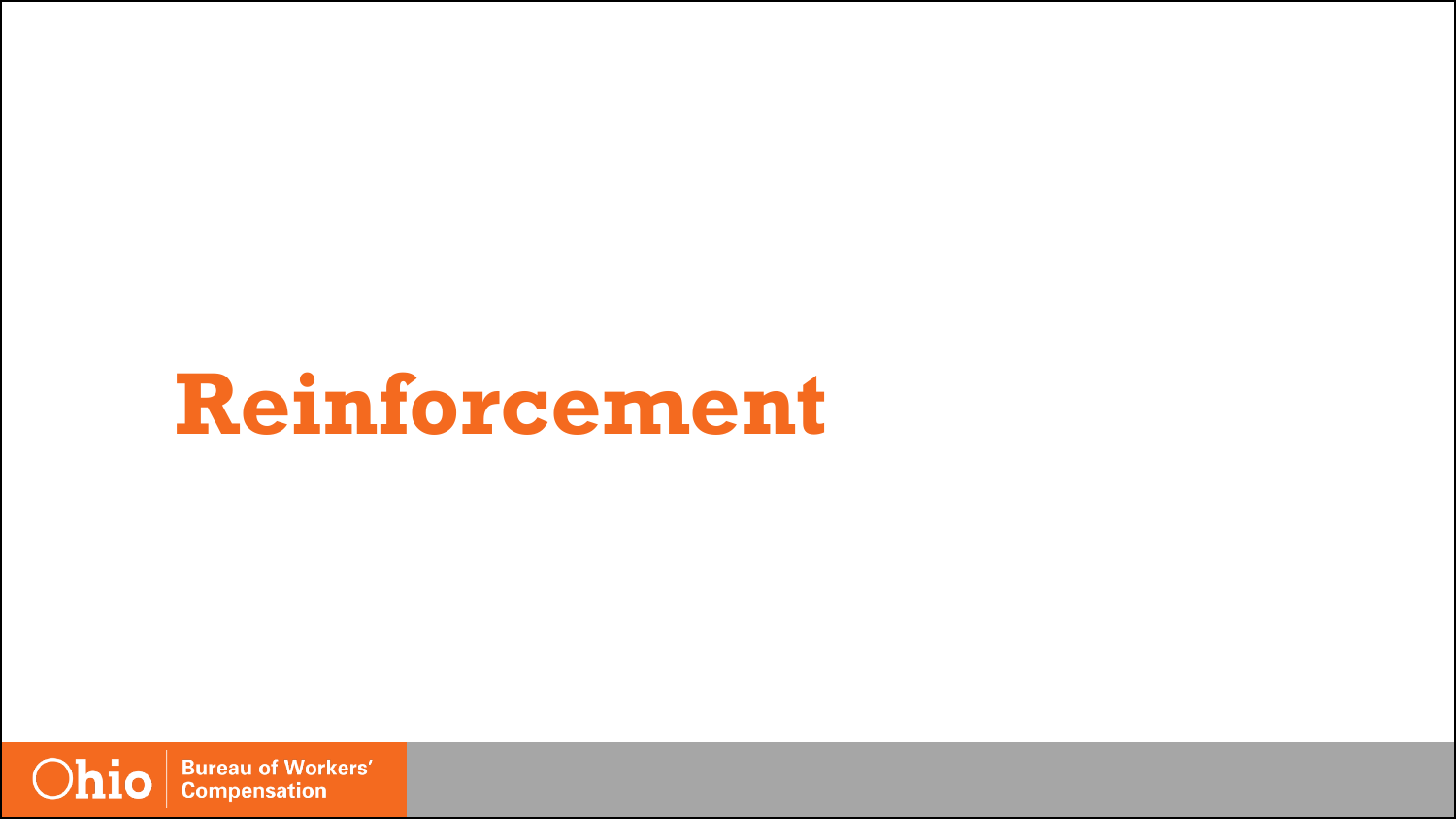**Core Values**

o Can you list your organizations core values?

#### o Do your core values include Safety & Health?

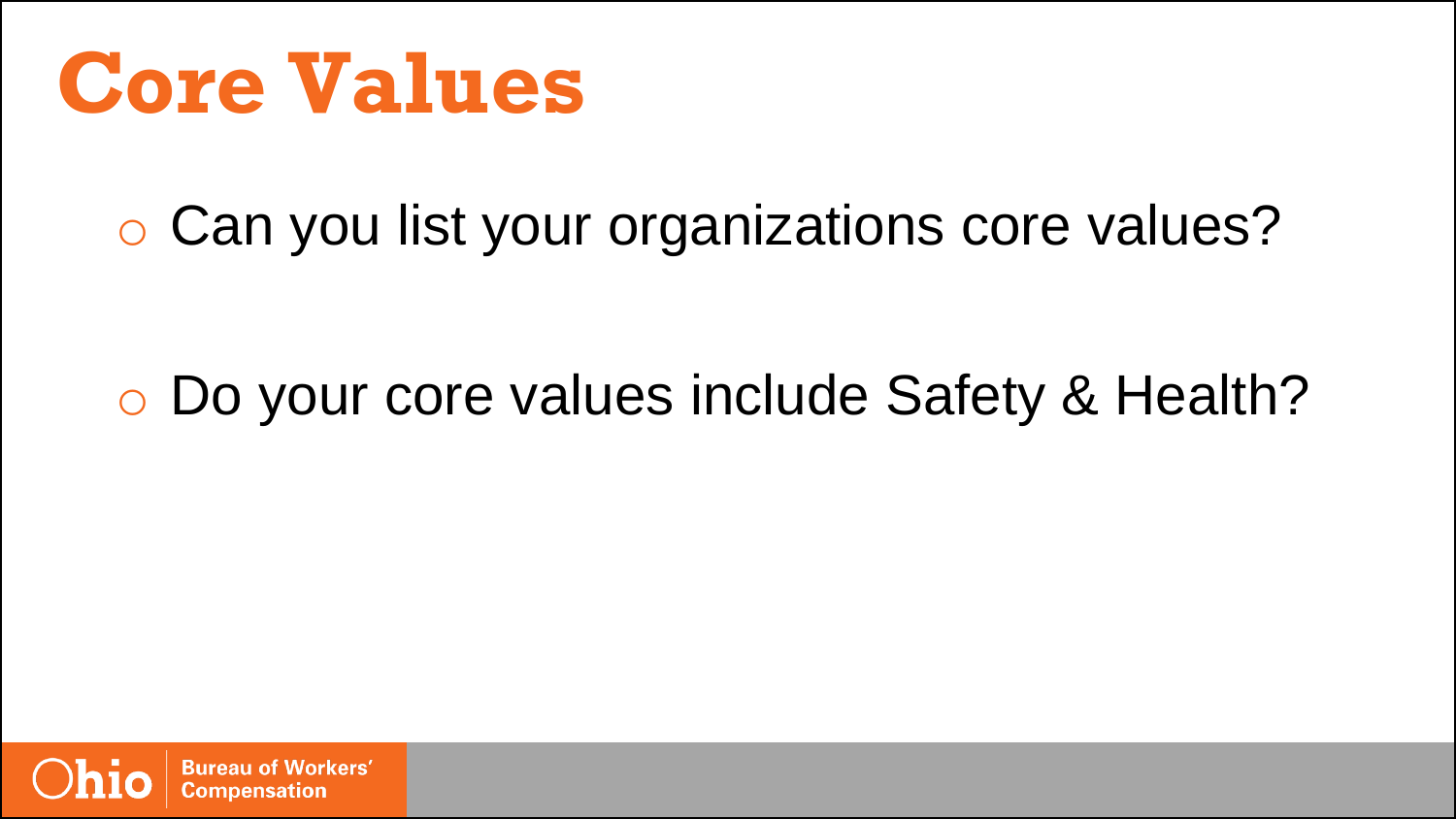### **Reinforcement of Values**

- o Every employee touchpoint should reinforce the values
- o Recognize and reward values-centric behaviors
- o Incorporate the values into your hiring process

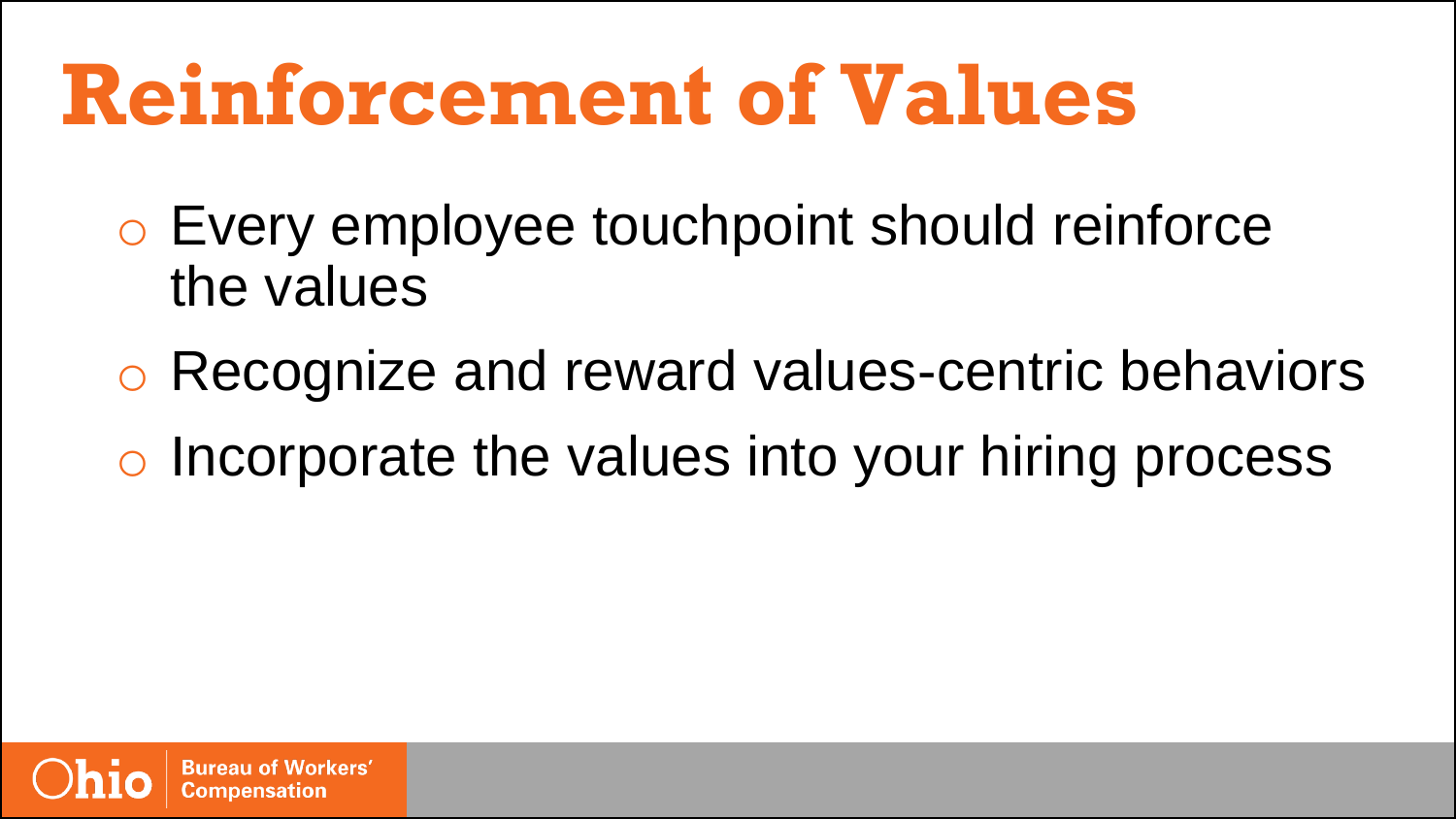## **Reinforcement of Safety**

o Training Check-ins

#### o Coaching Opportunities

#### o Lessons learned

**Workers'** Bureau of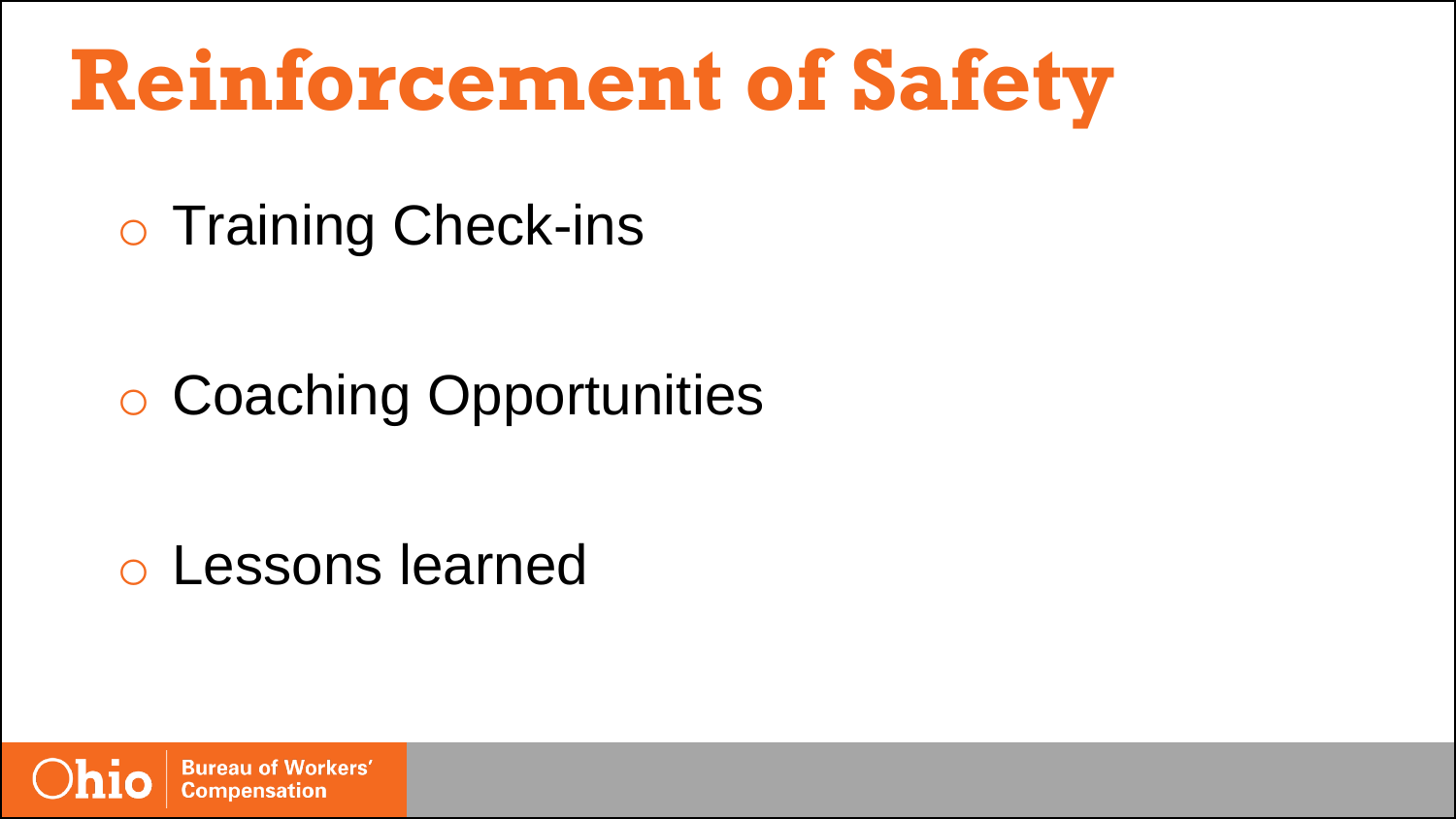## **So, Now What?**

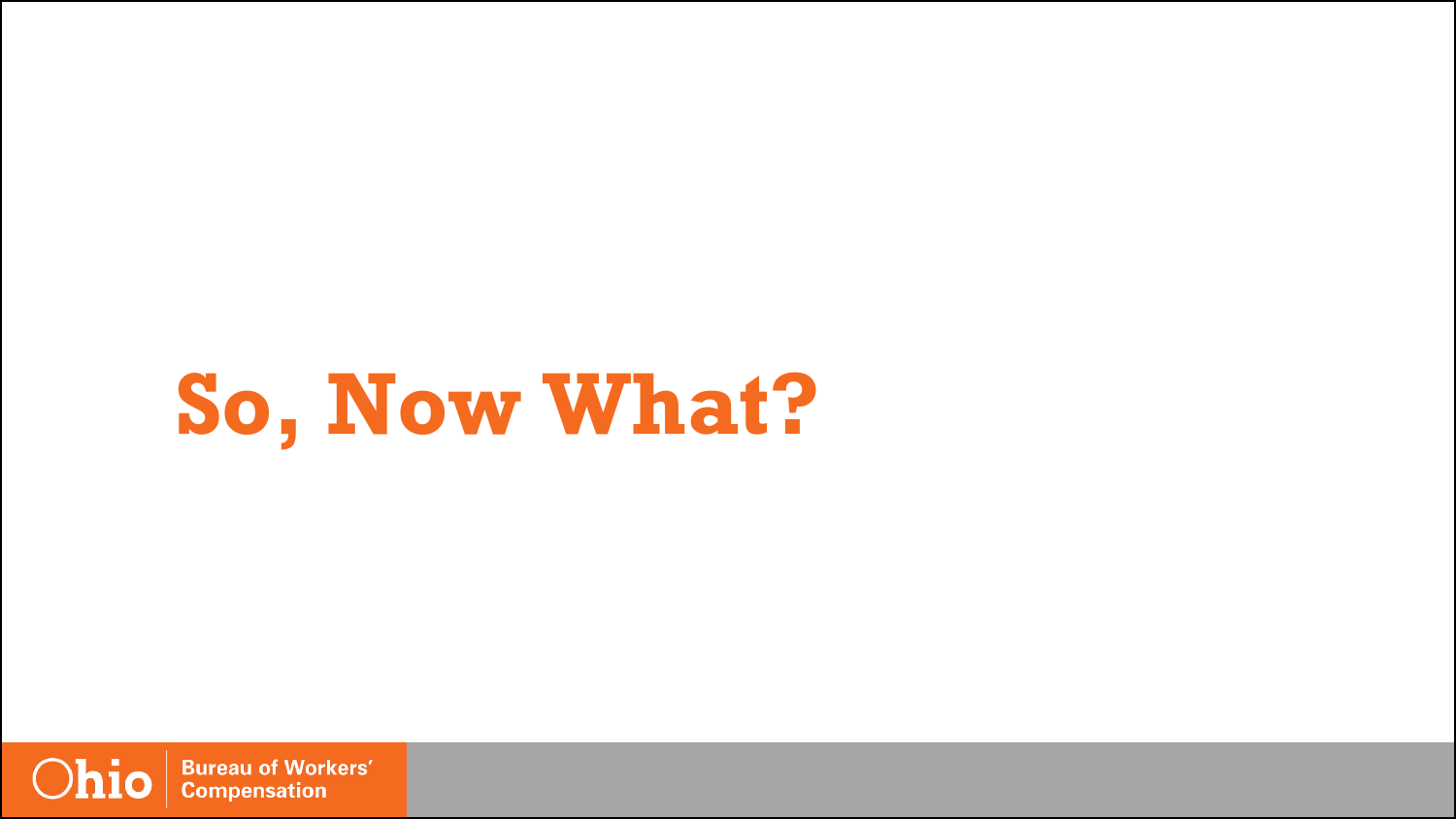

#### o Accept there is no one size fits all solution

#### o Don't lead based on assumptions

#### o Actively lead your team

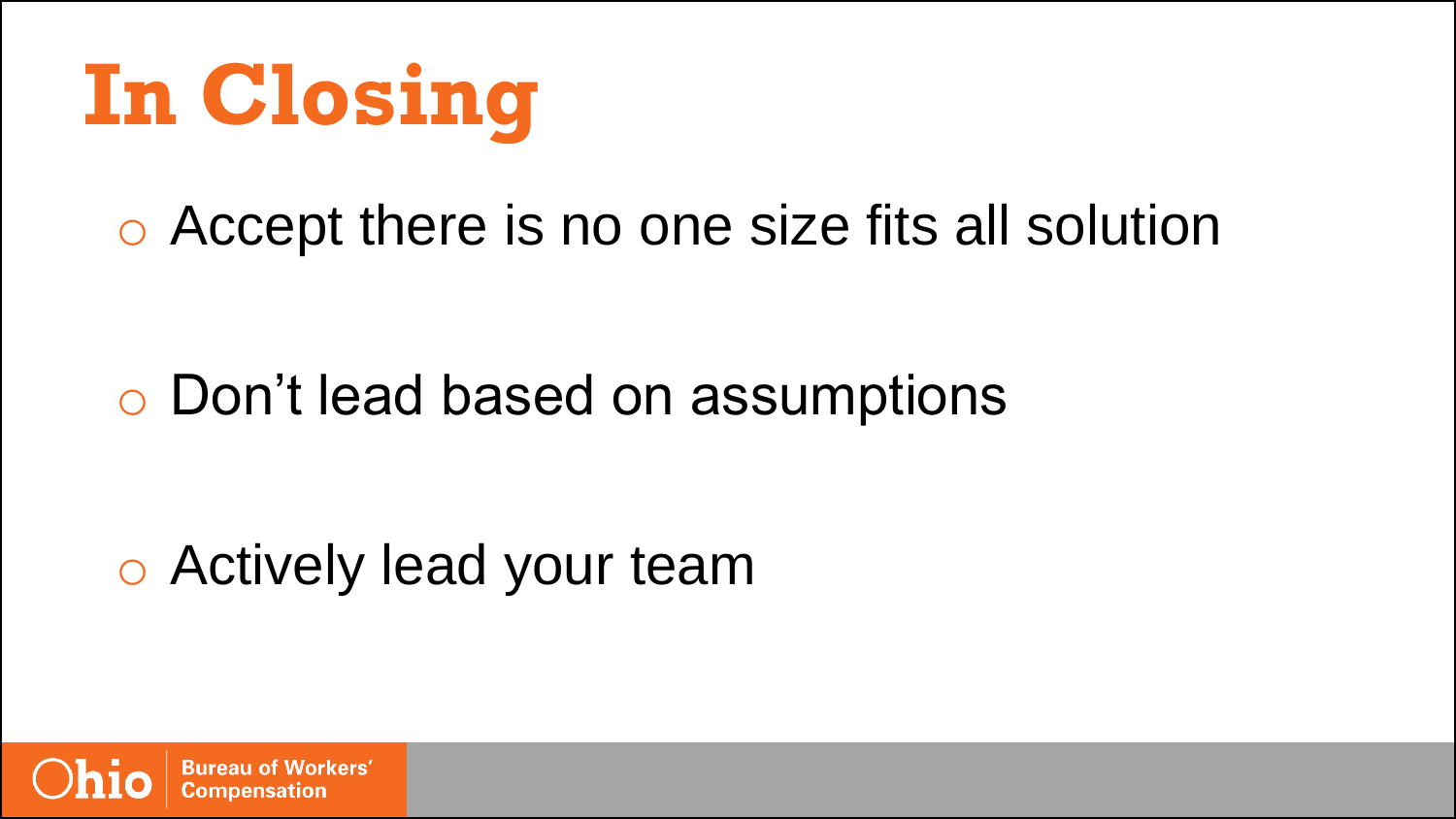### **Work Environment**

- o Collaborative
- o Highly creative
- o Positive, fun & Diverse
- o Flexibility